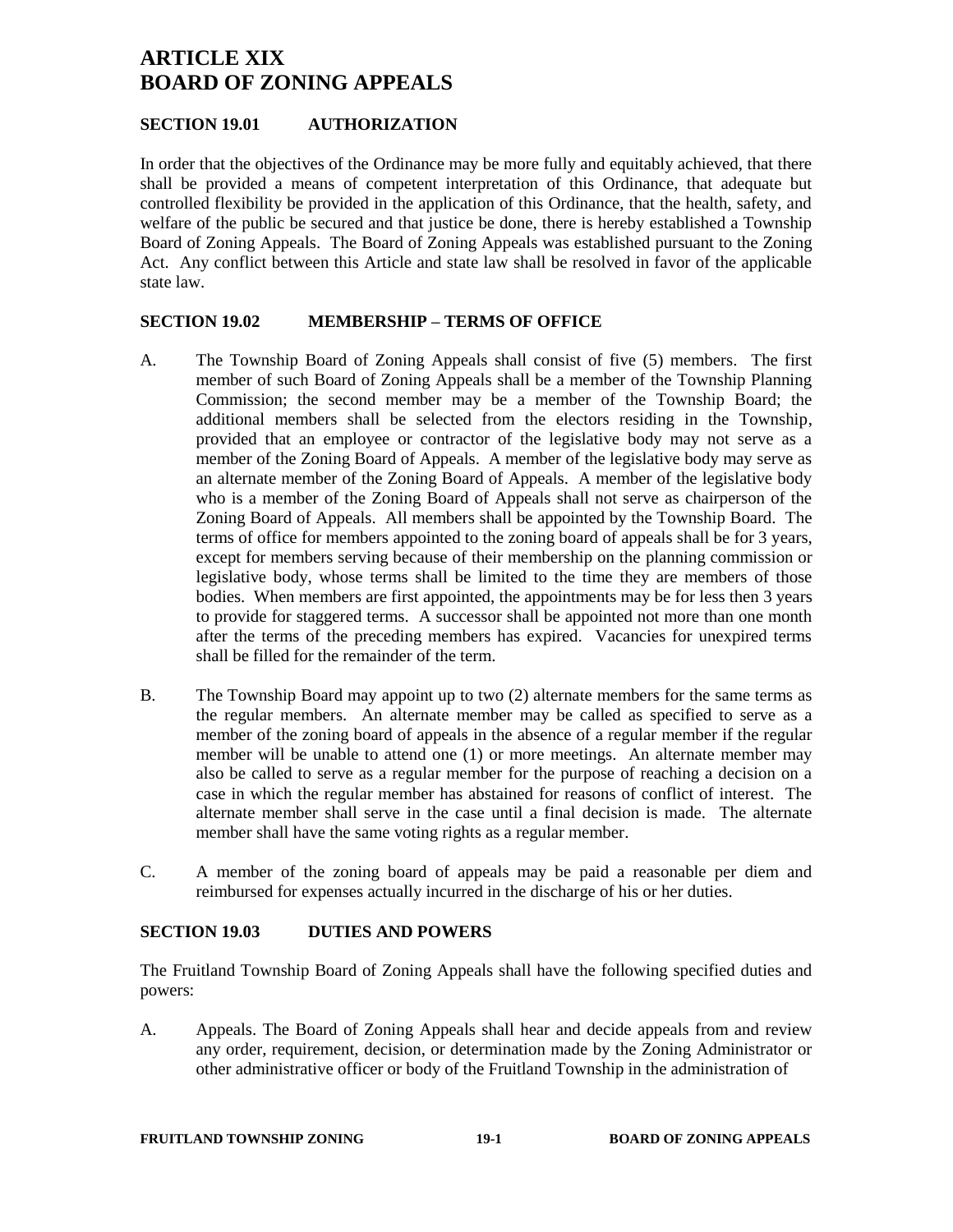this Ordinance, including the interpretation of the zoning maps and may adopt rules to govern its procedures sitting as a Board of Zoning Appeals.

- B. Interpretation. The Board of Zoning Appeals shall have the power to:
	- 1. Hear and decide on matters referred to the Board of Zoning Appeals or upon which the Board of Zoning Appeals is required to pass under a zoning ordinance adopted under this act.
	- 2. Determine the precise location of boundary lines between zoning districts upon appeal from a decision by the Zoning Administrator upon said subject.
		- a. Where disputes arise as to the location of the flood hazard area boundary or the limits of flood risk zones A1-A30, the Zoning Board of Appeals shall resolve the dispute and establish the boundary location. In all cases, the decision of the Zoning Board of Appeals shall be based upon the most current floodplain studies issued by the Federal Insurance Administration. Where Federal Insurance Administration information is not available, the best available floodplain information shall be utilized.
		- b. Where a dispute involves an allegation that the boundary is incorrect as mapped and Federal Insurance Administration floodplain studies are being questioned, the Zoning Board of Appeals shall modify the boundary of the flood hazard area or the zones defining the floodway only upon receipt of an official letter of map amendment issued by the Federal Insurance Administration. All parties to a map dispute may submit technical evidence to the Zoning Board of Appeals.
	- 3. It shall hear and decide appeals from and review any administrative order requirement, decision or determination made by an administrative official or body charged with enforcement of a zoning ordinance adopted under this act.
	- 4. For special land use decisions and decisions regarding Planned Unit Developments, an appeal shall not be taken to the Board of Zoning Appeals.
- C. Variances. The Board of Zoning Appeals shall have the power to authorize specific variances from the requirements of this Ordinance. The Zoning Board of Appeals shall have no authority to grant a use variance for a use not otherwise permitted in a zoning district.
- D. A member of the Board of Zoning Appeals may be removed by the legislative body for misfeasance, malfeasance or nonfeasance in office upon written charges and after a public hearing. A member shall disqualify himself or herself from a vote in which the member has a conflict of interest. Failure of a member to disqualify himself or herself from a vote in which the member has a conflict of interest constitutes malfeasance in office. A member of the Zoning Board of Appeals who is also a member of the Planning Commission or the Fruitland Township Board shall not participate in a public hearing on or vote on the same matter that the member voted on as a member of the Planning Commission or the Fruitland Township Board. The member may consider and vote on the other unrelated matters involving the same property.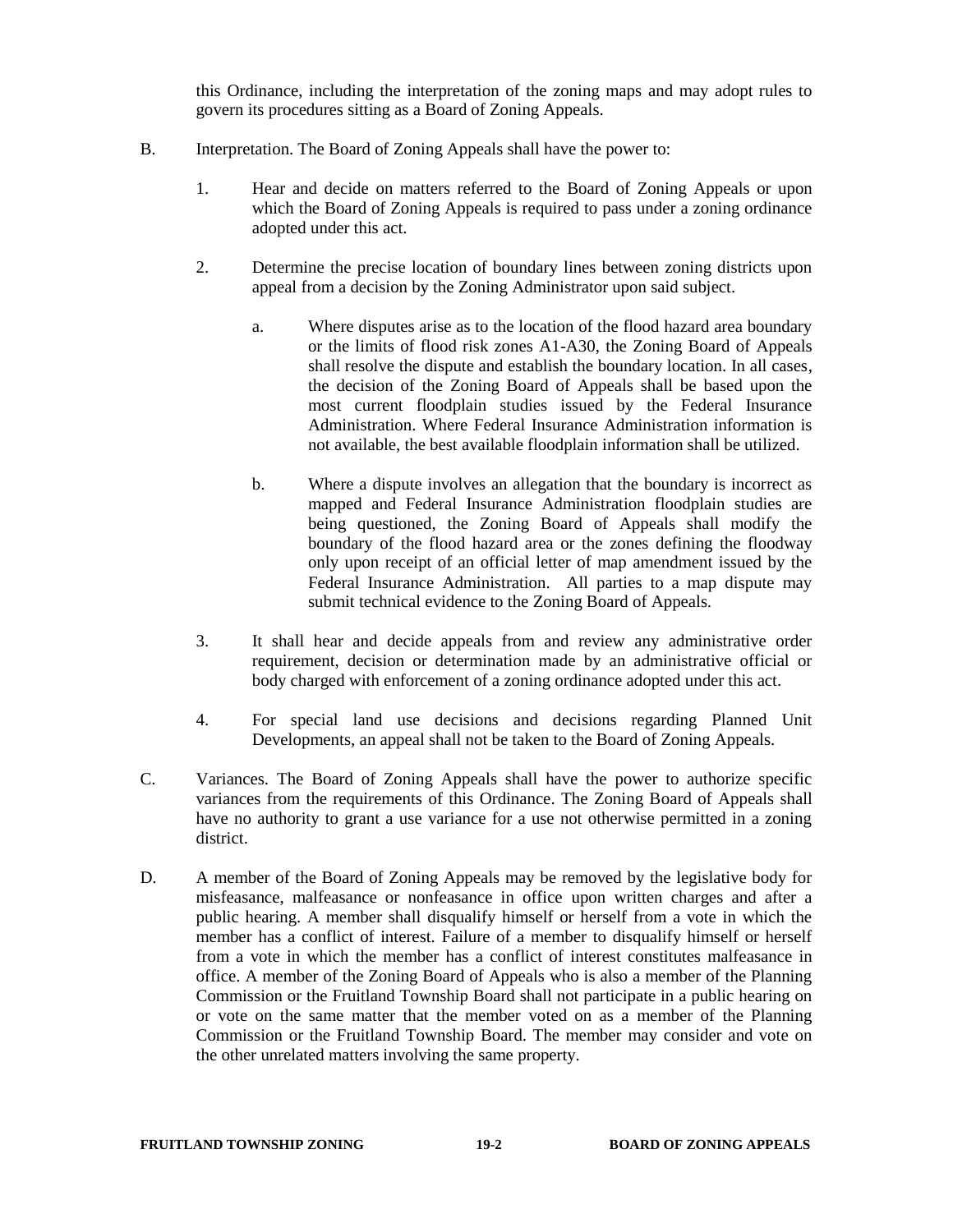E. A Board of Zoning Appeals shall not conduct business unless a majority of the regular members of the Board of Zoning Appeals are present.

# **SECTION 19.04 MEETINGS**

Meetings shall be open to the public, and shall be held at the call of the Chairperson and at such other times as the Board of Zoning Appeals shall specify in its rules of procedure. Minutes shall be taken at all meetings and filed with the Township Clerk.

# **SECTION 19.05 APPLICATIONS AND HEARINGS**

- A. An application to the Board of Zoning Appeals shall consist of a completed application form, provided by the Township, a fee established by the Township Board, which shall be paid to the Township Clerk at the time of filing, and a scaled drawing with sufficient detail to indicate the nature and necessity of the request. The Board of Zoning Appeals may request additional detail on the drawing or other information which they deem necessary to make a decision on the application. Applications must be filed at least thirty (30) days before a meeting in order to be placed on the meeting agenda.
- B. Upon receipt of a completed application, the Secretary shall cause notices stating the time, place and subject of the hearing to be served personally or by mail addressed to the parties submitting the application, and those persons residing within three hundred (300) feet of the property which is the subject of the application. All notices shall be sent to the addresses listed in the last assessment roll. Such notices shall be sent in accordance with the Zoning Act and Article XXI of this ordinance. The Board may recess such hearings from time to time, and, if the time and place of the continued hearing is publicly announced at the time of adjournment, no further notice shall be required.
- C. At the hearing, a party may appear in person or by agent.

# **SECTION 19.06 DECISIONS**

- A. The concurring vote of a majority of the membership of the Board of Zoning Appeals shall be necessary to reverse any order, requirement, decision, or determination of the Zoning Administrator; to decide in favor of any application on any matter upon which the Board is required to pass under this Ordinance; to effect any variance in this Ordinance.
- B. The Board of Zoning Appeals shall return a decision upon each case within a reasonable time after the scheduled hearing has been held, unless an extension of time is agreed upon with the applicant and the Board. The Board may specify such conditions, in writing, that in its judgement are necessary to obtain the objectives intended by the Ordinance requirements for which the variance is granted and otherwise address matters relating to the health, safety, and welfare of neighbors. The breach of such conditions shall automatically void the variance granted.
- C. Any decision of the Board shall not become final until the expiration of two (2) days from the date of the decision order, unless the Board shall find the immediate effect of such order is necessary for the preservation of property or personal rights and shall so certify on the record.
- D. The decision of the Board of Zoning Appeals shall be final; however, any person having an interest affected by any such decision shall have the right to appeal to the Circuit Court on questions of law and fact. Such appeal shall be filed within 30 days after the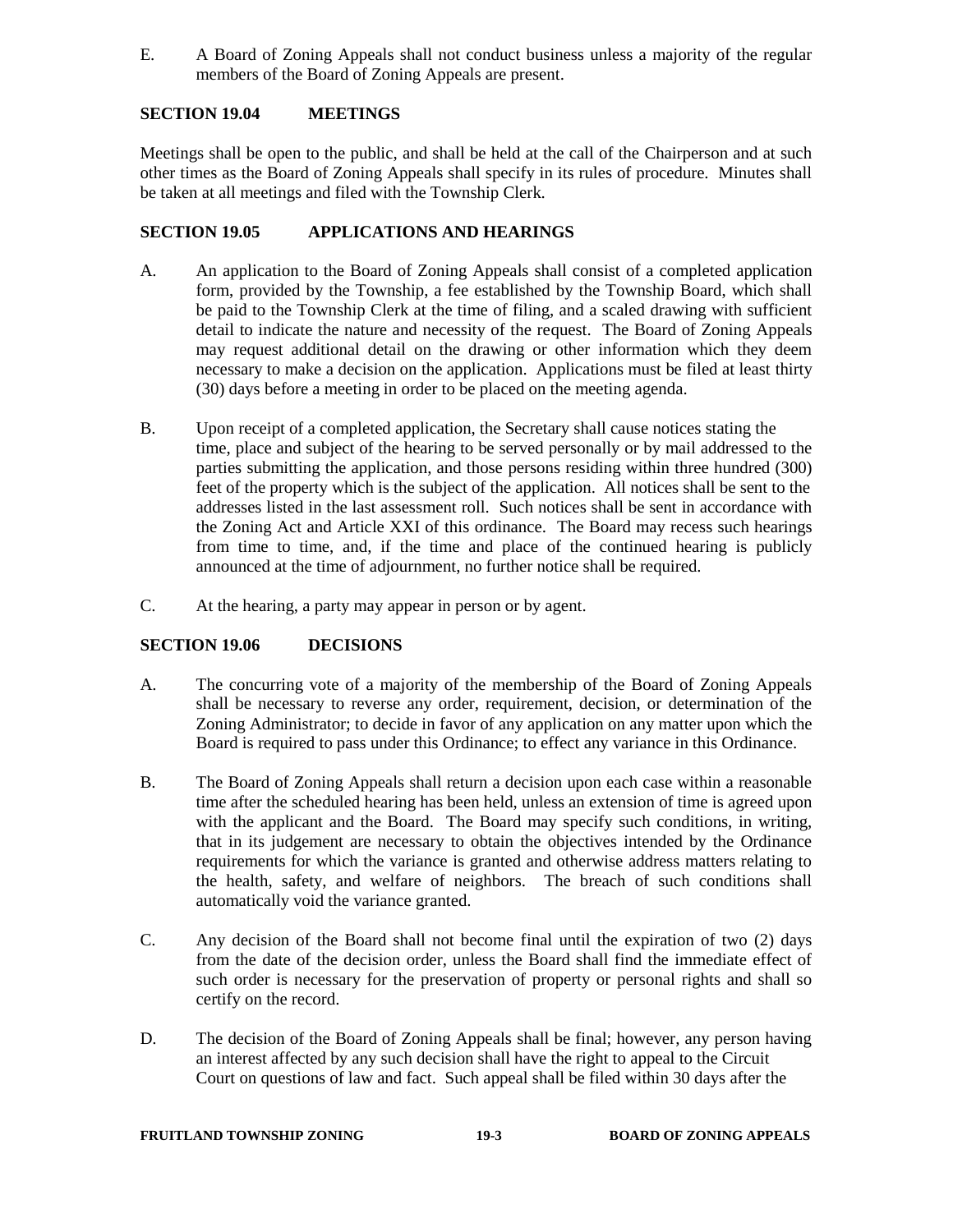Zoning Board of Appeals certifies its decision in writing signed by the chairperson, or 21 days after the Zoning Board of Appeals approves the minutes of the decision. The records of the Zoning Board of Appeals shall be made available for the court's review.

- E. Any party aggrieved by a decision of the zoning board of appeals may appeal to the circuit court for the county in which the property is located. The circuit court shall review the record and decision to ensure that the decision meets all of the following requirements:
	- a. complies with the constitution and laws of the state;
	- b. is based upon proper procedure;
	- c. is supported by competent, material and substantial evidence on record;
	- d. represents the reasonable exercise of discretion granted by law to the zoning board of appeals.

If the court finds that record inadequate to make the review required by this section or finds that additional material evidence exists that with good reason was not presented, the court shall order further proceedings on the conditions that the court considers proper. The zoning board of appeals may modify its findings and decision as a result of the new proceedings or may affirm the original decision. The supplementary record and decision shall be filed with the court. The court may affirm, reverse or modify the decision. An appeal under this section shall be filed within 30 days after the zoning board of

appeals certifies its decision in writing or 21 days after the Zoning Board of Appeals approves the minutes of its decision. The court shall have jurisdiction to make such further orders as justice may require. An appeal may be had from the decision of any circuit court to the court of appeals.

- F. Any party aggrieved by any order, determination or decision of any officer, agency, board, commission, zoning board of appeals or legislative body of any local unit if government made under section 208 may obtain a review in the circuit court for the county in which the property is located. The review shall be in accordance with Paragraph E.
- G. The zoning board of appeals may reverse or affirm, wholly or partly, or modify the order, requirement, decision or determination and may issue or direct the issuance of a permit.
- H. Each decision entered under the provisions of this Article shall become null and void unless the construction or other action authorized by such decision has been started within one hundred eighty (180) days after the decision was made and is being carried forward to completion or occupancy of land, premises or buildings.
- I. No application which has been denied wholly or in part by the Board shall be resubmitted for a period of one (1) year from the date of the last denial, except on the grounds of changed conditions that would significantly change the nature of the request or affect the reasons for denial first ordered by the Board.

# **SECTION 19.07 APPEALS**

A. Appeals to the Board of Zoning Appeals may be taken by any person aggrieved or by any officer, department or board of the Township, or bureau of the state or local unit of government. In addition, a variance in the zoning ordinance may be applied for and granted under section 4 of the uniform condemnation procedures act, 1980 PA 87, MCL 213.54, and as provided under this act. The zoning board of appeals shall state the

#### **FRUITLAND TOWNSHIP ZONING 19-4 BOARD OF ZONING APPEALS**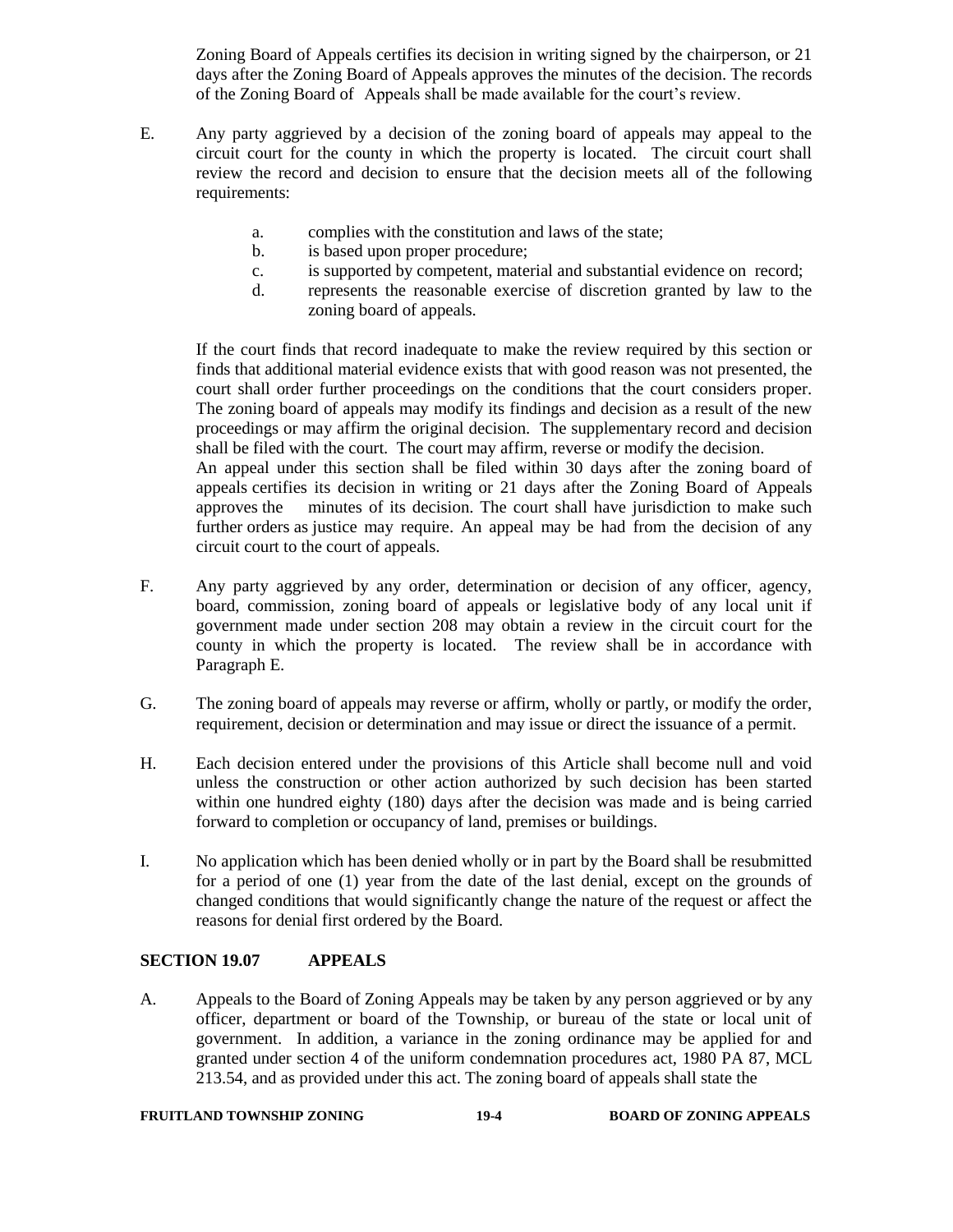grounds of any determination made by the board. Applications for appeals shall be filed within five (5) days after the date of the decision which is the basis of the appeal. The appellant must file with the Zoning Administrator a notice of appeal specifying the nature and grounds for the appeal. The Zoning Administrator shall transmit to the Board of Zoning Appeals all the papers constituting the record upon which the action appealed from was taken.

- B. An appeal shall stay all proceedings in furtherance of the action appealed from unless the Zoning Administrator certifies to the Board of Zoning Appeals after the notice of the appeal shall have been filed with him that, for reason of facts stated in the certificate, a stay would, in his opinion, cause imminent peril to life or property, in which case proceedings shall not be stayed otherwise than by a restraining order, which may be granted by the Board of Zoning Appeals, or, on application, by the Circuit Court when due cause can be shown.
- C. The Board of Zoning Appeals shall base its decision upon the record submitted to the person or body responsible for making the decision which is being appealed. No additional information or evidence shall be submitted by the appellant which was not otherwise available to the person or body making the decision from which the appeal was taken.
- D. Following the receipt of a written request concerning a request for a variance, the zoning board of appeals shall fix a reasonable time for the hearing of the request and give notice as provided in Section 22.01.
- E. Upon receipt of a written request seeking an interpretation of the zoning ordinance or an appeal of an administrative decision, a notice stating the time, date and place of the public hearing shall be published.
	- 1. The notice for a hearing for a request for an Ordinance interpretation which does not apply to a specific piece of property shall be sent to the person requesting the interpretation.
	- 2. For an Ordinance text amendment or an Ordinance interpretation which applies to a specific property, notice shall be provided as required by the Zoning Act and Section 21.04 B. of this ordinance.

# **SECTION 19.08 REVIEW STANDARDS FOR VARIANCES**

- A. Non-Use Variance: non-use or dimensional variance may be allowed by the Board of Zoning Appeals only in cases where there is reasonable evidence of practical difficulty in the official record of the hearing and that ALL of the following conditions are met:
	- 1. Granting the variance will not be contrary to the public interest and will ensure that the spirit of this Ordinance is observed.
	- 2. Granting the variance will not cause substantial adverse effect to property or improvements in the vicinity or in the district in which the subject property is located.
	- 3. The variance request is not one where the specific conditions pertaining to the property are so general or recurrent in nature as to make the formulation of a general regulation for such conditions reasonably practicable.